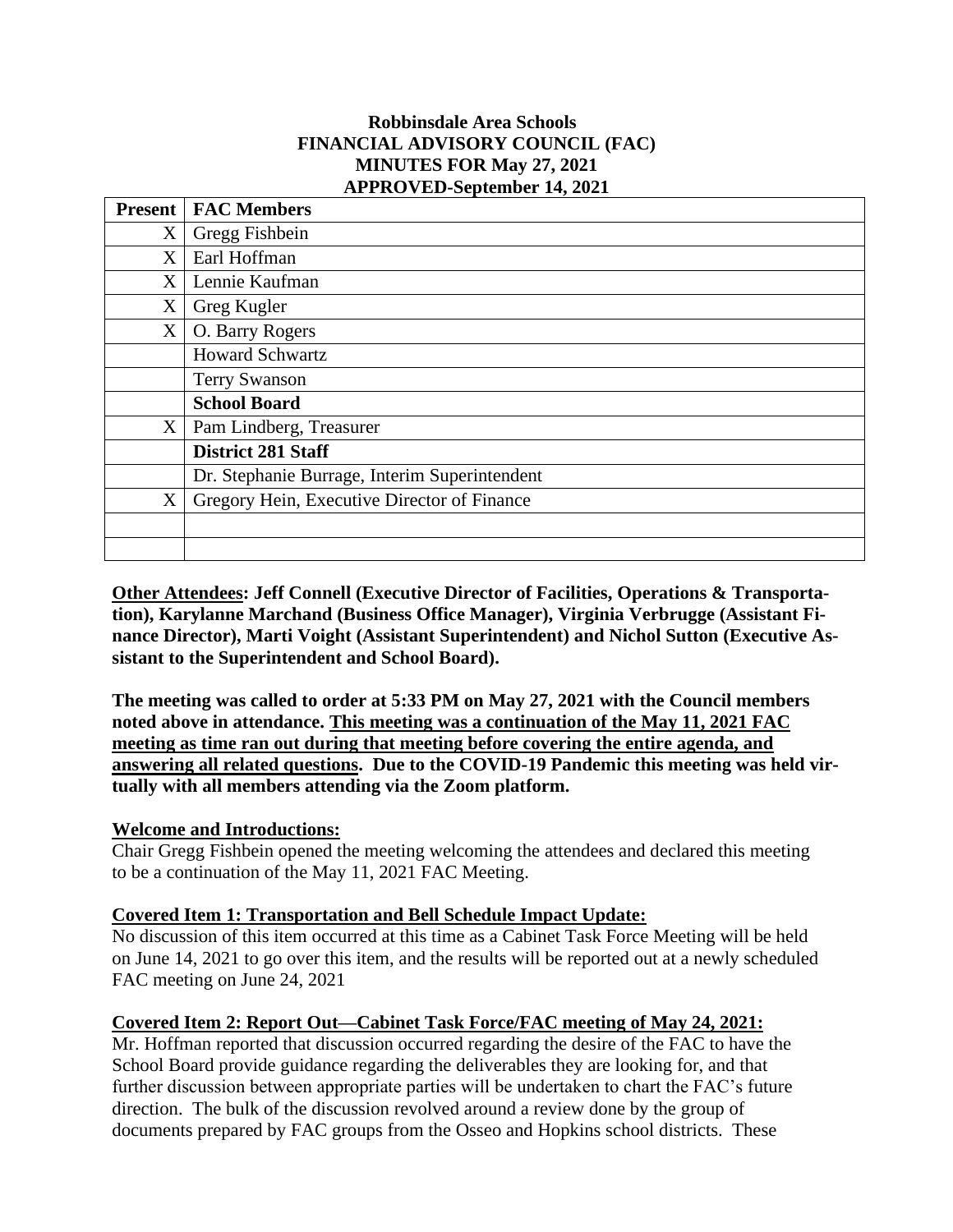documents may provide some ideas for documents our FAC may want to produce. The idea was also raised about our group meeting with FACs from other school districts. Nichol Sutton agreed to add these reports to the meeting agenda so they may be reviewed by other FAC members.

### **Covered Item 3: Upcoming FAC Meetings**

Currently the FAC was scheduled to meet with the School Board at their work session on June 7, 2021, to present the annual FAC review of activities. That meeting has now been rescheduled for August 2, 2021. Nichol Sutton will send out appropriate invitations for the meeting on August 2. Earl Hoffman and Greg Kugler volunteered to pull together the FAC's report/presentation for that meeting. A new FAC meeting was scheduled for June 24, 2021 at 6:30pm (via Zoom) to address remaining open items, and receive updates regarding items occurring in June.

## **Covered Item 4: FAC Openings:**

There are two FAC members whose terms are ending in June 2021 (Gregg Fishbein and Lennie Kaufman). School Board Treasurer Pam Lindberg will initiate the process for informing the community of the openings, receiving and reviewing applications, and recommending candidates for School Board approval. The FAC members whose terms are expiring are eligible to apply for reappointment.

### **Covered Item 5: Fiscal Year 2021 Expected Results**

At the end of this fiscal year, District 281 expects to show an increase of \$1.1 Million in our unassigned fund balance. Greg Hein indicated that he was requesting \$500,000 of CARES funding be allocated to fiscal year 2021.

## **Covered Item 6: Fiscal Year 2022 Budget:**

 Greg Hein indicated he had presented the updated budget earlier this week to the School Board for their review. The budget shows an increase in the District's unassigned fund balance of \$1.1 Million. This has been the target throughout the budget process.

Questions during this discussion centered around:

- --**The Food Service Fund Deficit**: This amount will not increase during FY 2022 from its current level (approximately \$250,000 ) as the Federal Government will be once again paying for meals through its COVID-related funding (at a rate slightly higher than what we would actually charge students for lunches). However, it was pointed out that once the Federal Government stops paying District 281 for meals, the growing debt will continue unless something is done to address the underlying issue.
- --**The Impact of families not filling out Free and Reduced Meal Paperwork**. District 281 is utilizing USDA waivers that provide all students with no cost breakfast and lunch. However, without the incentive of free meals, families may not fill out the Educational Benefits Application. Although not affecting meals for eligible students, not receiving this paperwork will have a negative affect on Compensatory and Title 1 revenue. This amount could approximate \$8,000 per child that is eligible but lacks paperwork. The District is allocating resources to follow up on this issue with the appropriate families.